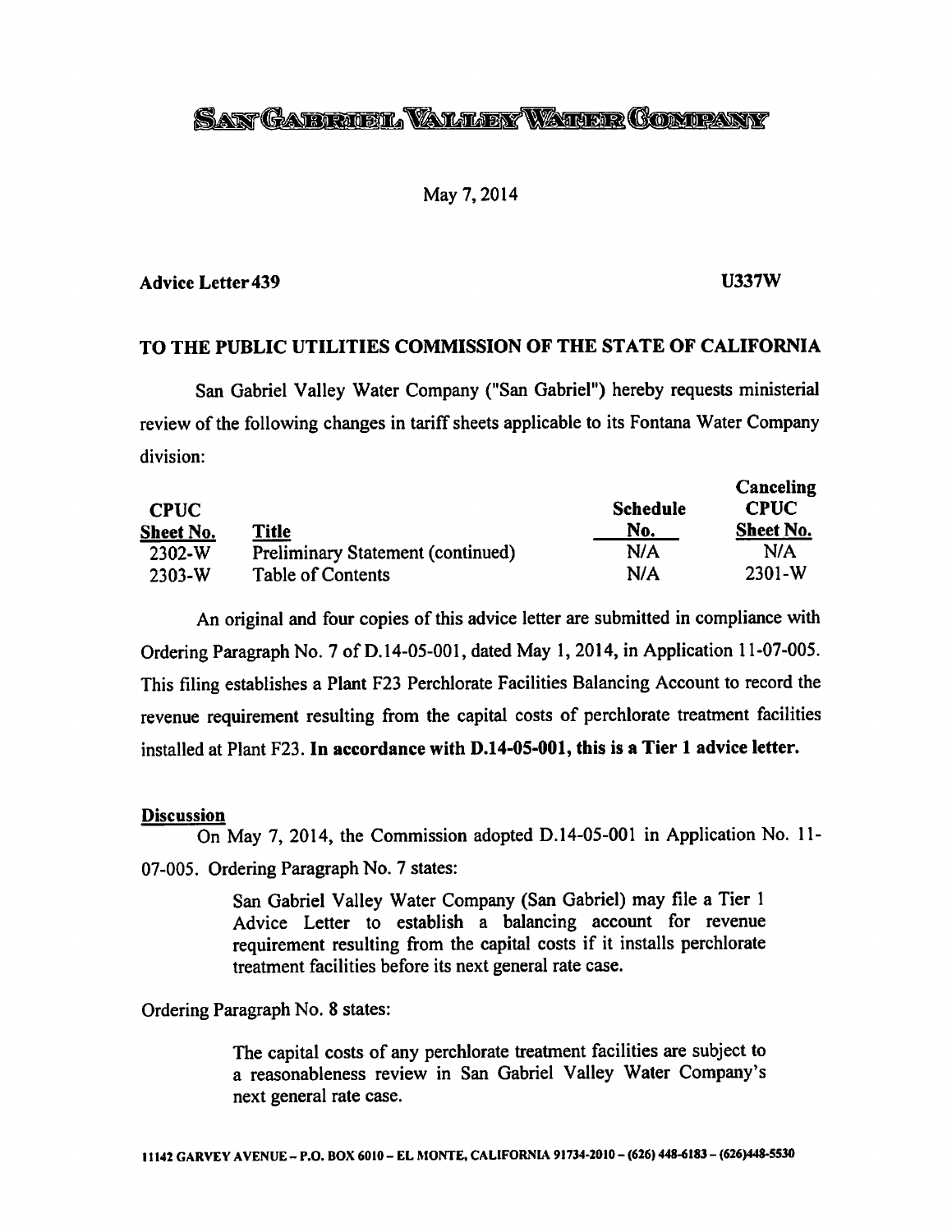Advice Letter No. 439 May 7, 2014 Page No. 2

The Commission further clarified its ruling in Section 9.3, Plant F23 of D.14-05-001:

... Therefore, we will ... allow San Gabriel to establish ... (ii) a balancing account to track the actual costs of perchlorate treatment facilities. ... San Gabriel may file for recovery of the perchlorate treatment facilities' costs recorded in the balancing account in its next general rate case where it must show by a preponderance of the evidence that these expenditures were reasonably incurred.

The proposed operation of the balancing account is described in the proposed Section S to the Preliminary Statement of San Gabriel's tariffs.

Distribution of this Advice Letter is being made to the attached service list in accordance with Water Industry Rule 4.1 of General Order 96-B and San Gabriel will post this Advice Letter on its website in accordance with Water Industry Rule 3.3. No further public notice is required because all public notices in connection with Application No. 11-07-005 have already been made in accordance with applicable law and Commission rules.

San Gabriel requests that the attached proposed tariffs be made effective immediately.

Thank you for your assistance in processing this tariff filing.

Della

Daniel A. Dell'Osa Director of Rates and Revenue

cc: Bruce DeBerry, CPUC - Water Division Hani Moussa, CPUC - Water Branch, DRA Danilo Sanchez, CPUC - Water Branch, DRA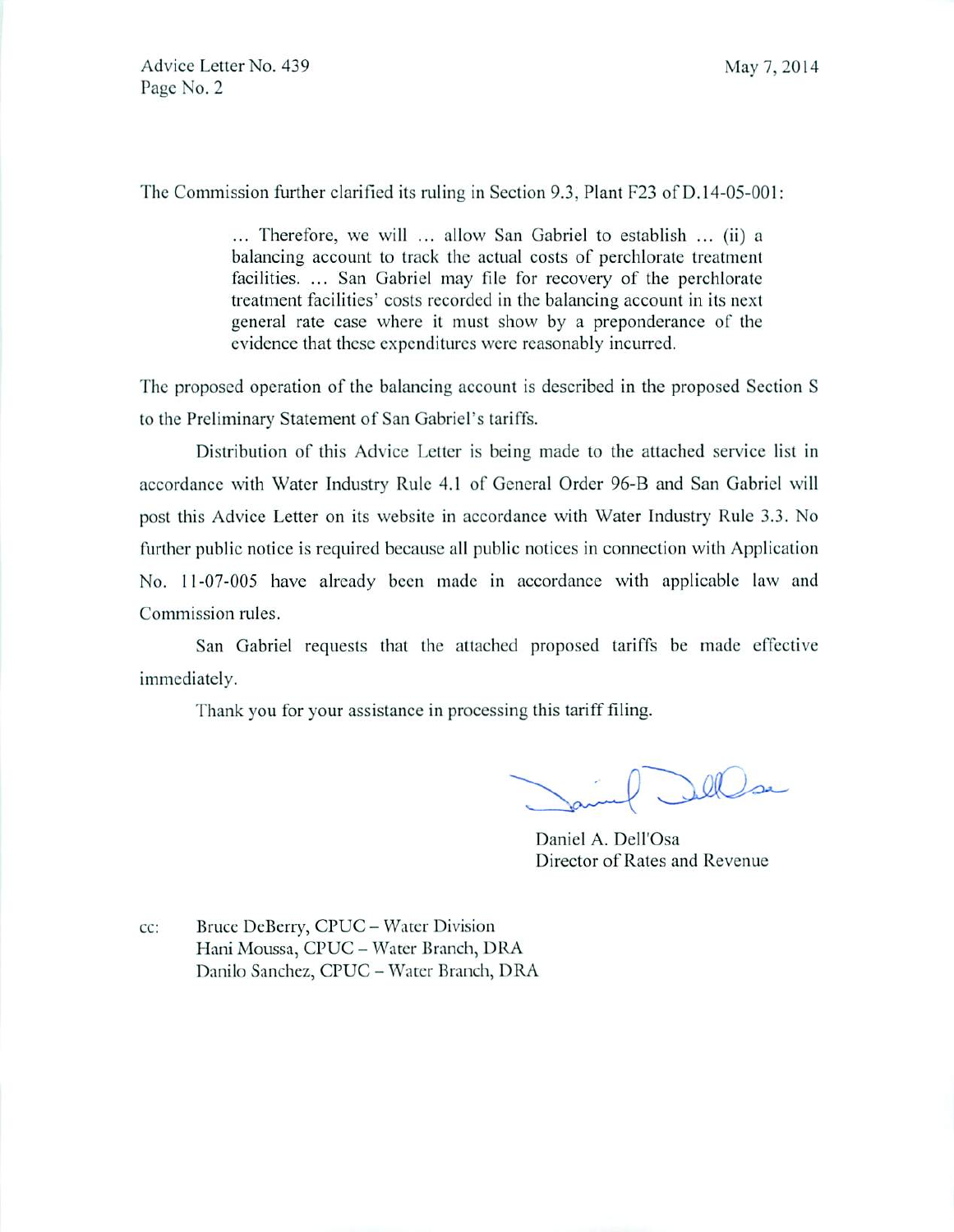#### SAN GABRIEL VALLEY WATER COMPANY

11142 GARVEY AVENUE EL MONTE, CALIFORNIA 91733

**Cancelling** 

Original Cal. P.U.C. Sheet No. 2302-W Cal. P.U.C. Sheet No.

# *PRELIMINARY STATEMENT (Continued)*

- *S. Plant F23 Perchlorate Facilities Balancing Account For Fontana Water Company Division*
- 1. Purpose: The purpose of this balancing account, as authorized by D.14-05-001 in A.11-07-005, is to record the revenue requirement resulting from the capital costs if San Gabriel installs perchlorate treatment facilities before its next general rate case.
- 2. The following entries will be made monthly to the Plant F23 Perchlorate Facilities Balancing Account:
	- a. The revenue requirement resulting from the capital costs of perchlorate treatment facilities installed at Plant F23.
	- b. Monthly interest expense calculated at  $1/12$  of the most recent month's interest rate on Commercial Paper (prime, 3-month), published in the Federal Reserve Statistical Release, H.15 (http://www/federalreserve.gov/releases/H15/data/m/cp3m.txt), or its successor publication (debit or credit).
- 3. San Gabriel will seek recovery of the amounts recorded in this account, subject to a reasonableness review, in its Test Year 2016-2017 general rate case.

| (To be inserted by utility) | Issued by          | (To be inserted by Cal. P.U.C.) |  |
|-----------------------------|--------------------|---------------------------------|--|
| $-439$<br>Advice Letter No. | R. W. Nicholson    | Date Filed                      |  |
| 14-05-001<br>Decision No.   | <b>NAME</b>        | Effective                       |  |
|                             | President<br>TITLE | Resolution No.                  |  |
| FORM 27                     |                    |                                 |  |